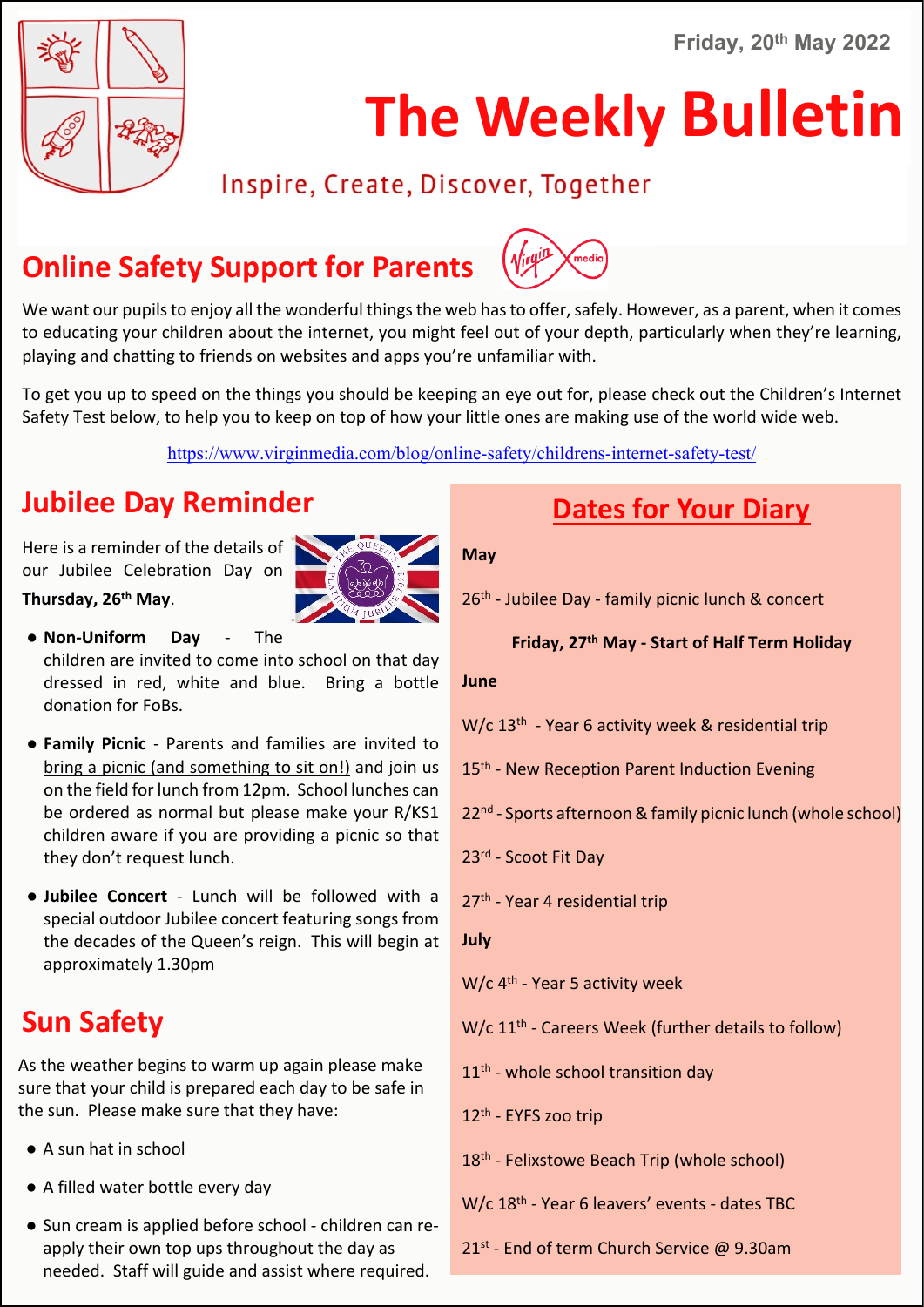# **Fantastic Fundraising**

A big congratulations to Joey in Year 4 for successfully, and very happily, completing a sponsored 10-mile bike ride for the Ukraine Crisis Relief Fund. He has raised £261, so far.

We'd also like to give a 'shout-out' for his younger brother Jack, in Reception, as he was an essential member of the team in the support vehicle! Well done to the whole family.

# **Y5 & 6 on Winning Form!**

A huge well done to our crack team of archers from Years 5 & 6 who represented the school so brilliantly this week at the Bury St Edmunds Area Soft Archery competition. This was another super event hosted by King Edwards School and provided an excellent opportunity for our Upper Key Stage 2 children to familiarise themselves with the school whilst also taking part in a fun PE curriculum enrichment event.

Miss Burchell was bursting with pride at bringing home a set of WINNERS certificates with the team leading the field among other local primary schools. Congratulations to Ellie, Keaton, Callum and Guy for doing such an amazing job!

## **History Off the Page - Y3**

Year 3 had an amazing day on Friday as they became Roman citizens for the day with the help of History Off the Page. Thank you to parents for providing some wonderful costumes to help them get into role!

### **Half Term Activities for Y6**

**A Message from St Edmundsbury Cathedral**



Contact janedow@stedscathedral.org 07747 540 594

You can find us at The Yard, across the green opposite the Cathedral café doors (to the rear of the shop).